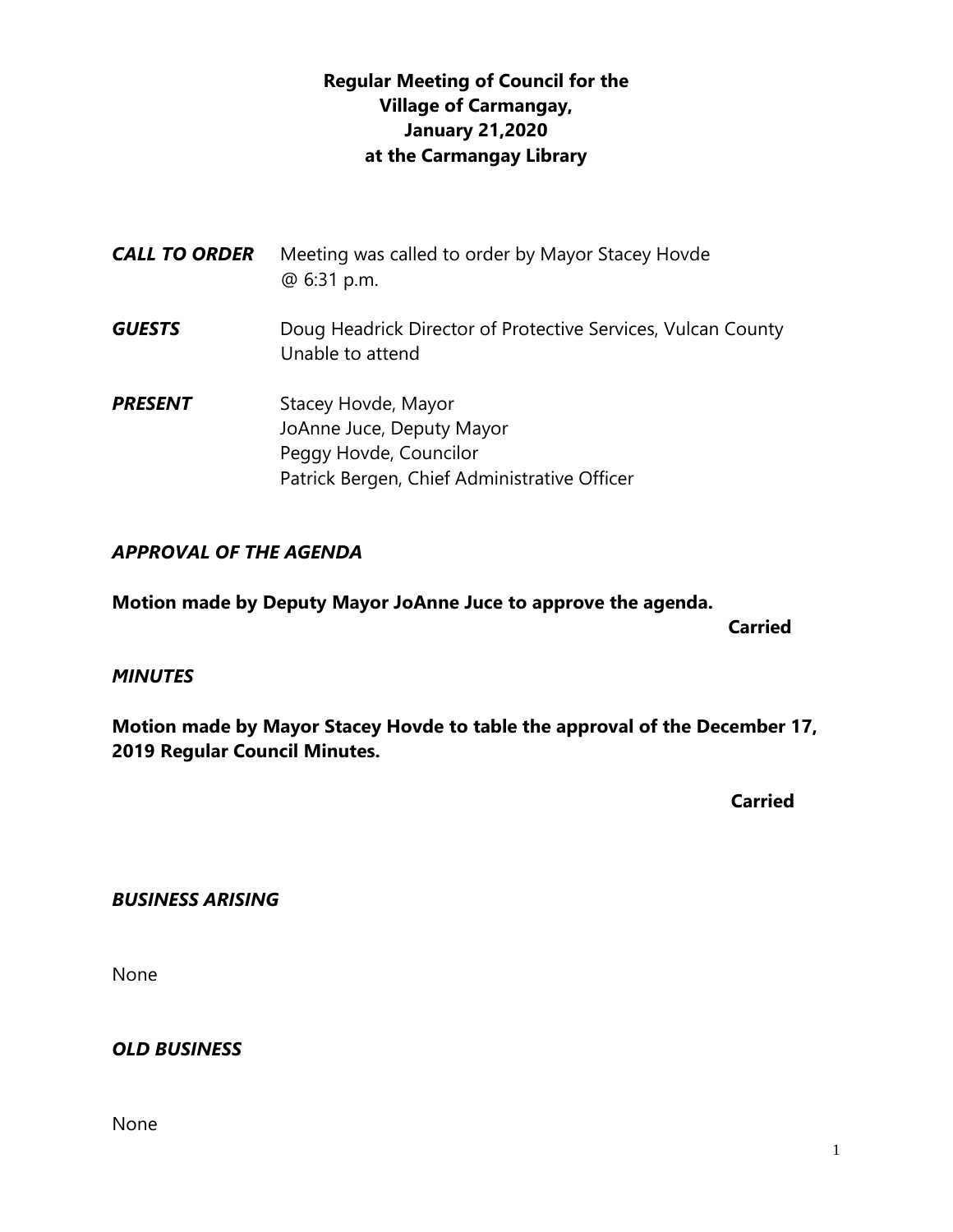### *PUBLIC WORKS and PROJECTS REPORT*

The following Public Works Reports was presented:

In addition to their normal duties, Public Works was focused on the following:

- Public Works has been focused on snow clearing for the roads and sidewalks.
- Public Works were able to respond to a resident that was seeing water coming up in their basement. The sewer pipe was scoped and found to be functional.
- Further investigation found that there was a water leak on the resident's property that was filtering in. The resident is following up with a fix.
- A schedule has been created for this coming year projects and will be addressed later in the agenda.
- A review of many of the procedures for the water and sanitary systems as well as public works functions has been undertaken to ensure the Village is compliant and efficient.
- Thanks to John and Blake who responded on Christmas Day to concern that there was a water leak. It had been mentioned on Facebook but ended up being just some moisture on the road.

### *ADMINISTRATOR REPORT*

The following CAO report was presented: In addition to normal duties, Patrick was focused on the following:

- The utility bills were issued earlier this month. There had been a few technical issues that were making the process cumbersome that have been resolved working with the 2 vendors.
- The year end in the accounting system has been completed and the new year started the final year end will be complete one the audit and adjusting entries are done.
- The office has been reconfigured to allow the CAO and Manager, Projects to spend more time in the office for planning and working with Heather and Sandy.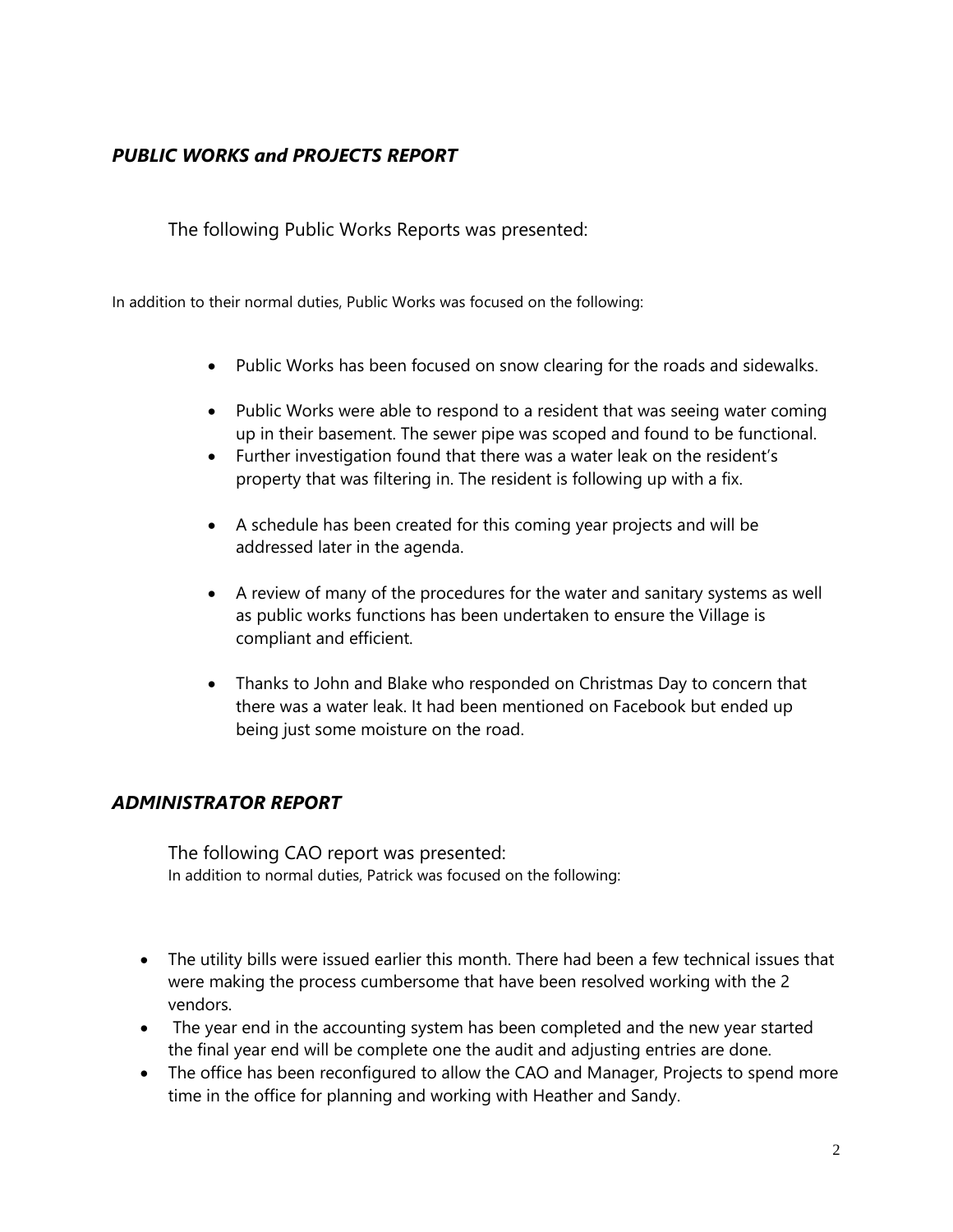• The CAO and Mayor attended a meeting with the Mayor of Champion, Reeve of Vulcan County, 2 related County Councilors as well as the COA of Vulcan County. The Fire Services Agreement was discussed and will be addressed later in the agenda.

## **Motion made by Councillor Peggy Hovde to accept reports a presented. Carried**

#### *CORRESPONDENCE* None

# *FINANCIAL REPORTS*

CAO Patrick Bergen provided the following financial update.

The following is the Villages cash position as at January 19, 2020.

Current Account \$53,892.98

Investment Accounts \$ 54,930.02

**Total \$108,820.00**

Administration is working with the auditors to close out 2019 and should have final figures for the operational budget as well as close out figures for the 2019 capital projects for the next Council meeting.

Capital grant funding will be applied for this coming week to provide funds for the capital work in 2020.

Approximately \$ 30,000 of work is planned for other municipalities as well as a quote for another 10K will be outstanding. We continue to grow projects and work for other municipalities as well as improve the efficiency of our process.

# **Motion made by Deputy Mayor Joanne Juce to accept the financial report. Carried**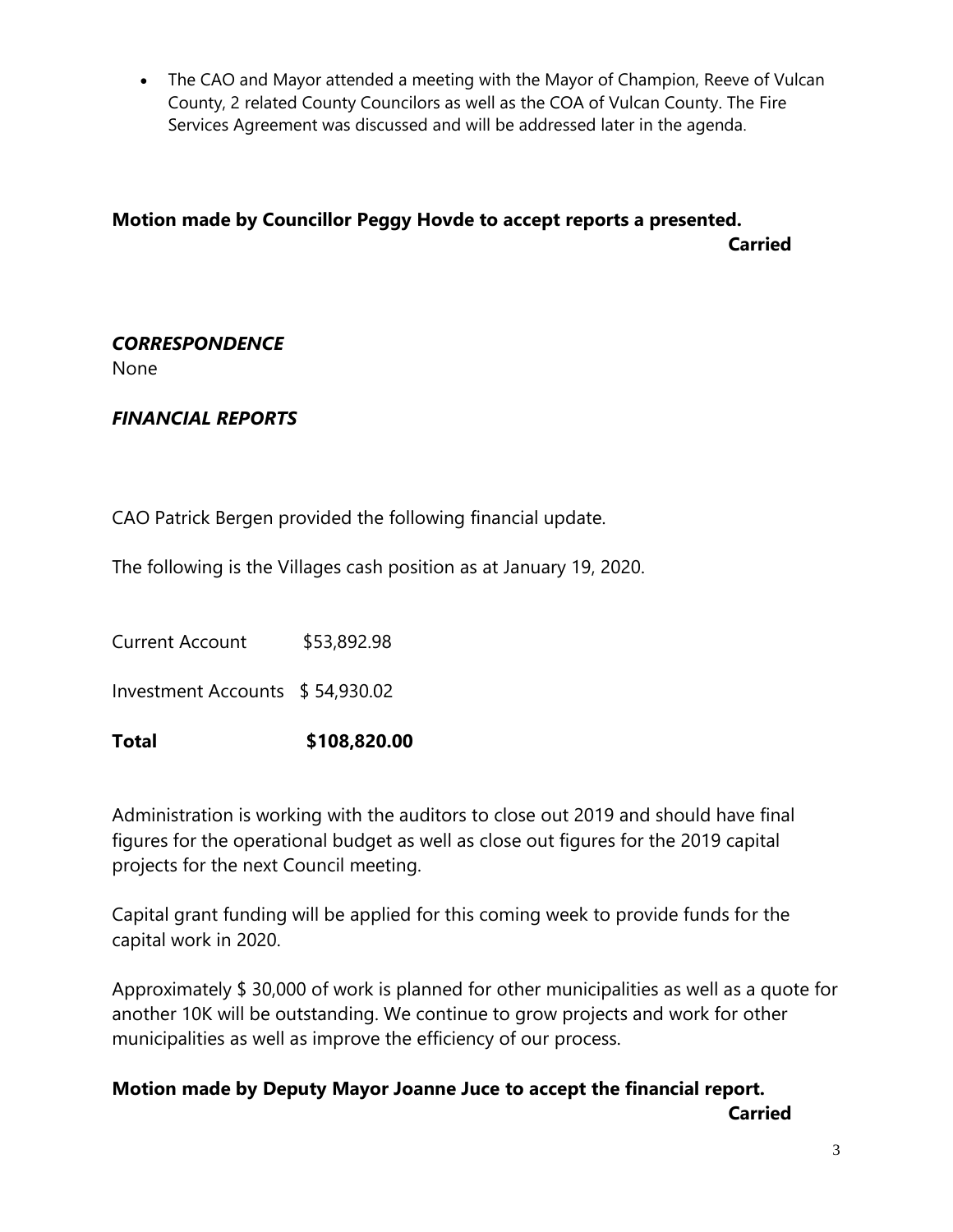### *NEW BUSINESS*

a) Council reviewed the Doctor Retention agreement as presented by CAO Bergen.

#### **Motion by Mayor Stacey Hovde to table agreement.**

**Carried.**

#### b) **Branding**

Council discussed Branding as presented by CAO Bergen, documentation to be brought to the next meeting.

#### c) **Fire Services Agreement**.

 Council discussed and reviewed the Fire Services Agreement as presented by CAO Bergen.

#### d) **ACP GIS Resolution**.

Council reviewed as presented by CAO Bergen.

### **Motion made by Councillor Peggy Hovde to accept ACP GIS Resolution as presented**

#### e) **2020 Project Plan Update**

Council reviewed as presented by CAO Bergen.

### **Motion made by Deputy Mayor Joanne Juce to accept 2020 Project Plan Update as presented.**

f) **Action List**.

**Motion made by Mayor Stacey Hovde to accept Action List as presented.**

**Carried**

#### **REPORTS**

### **a) ORRSC**  None.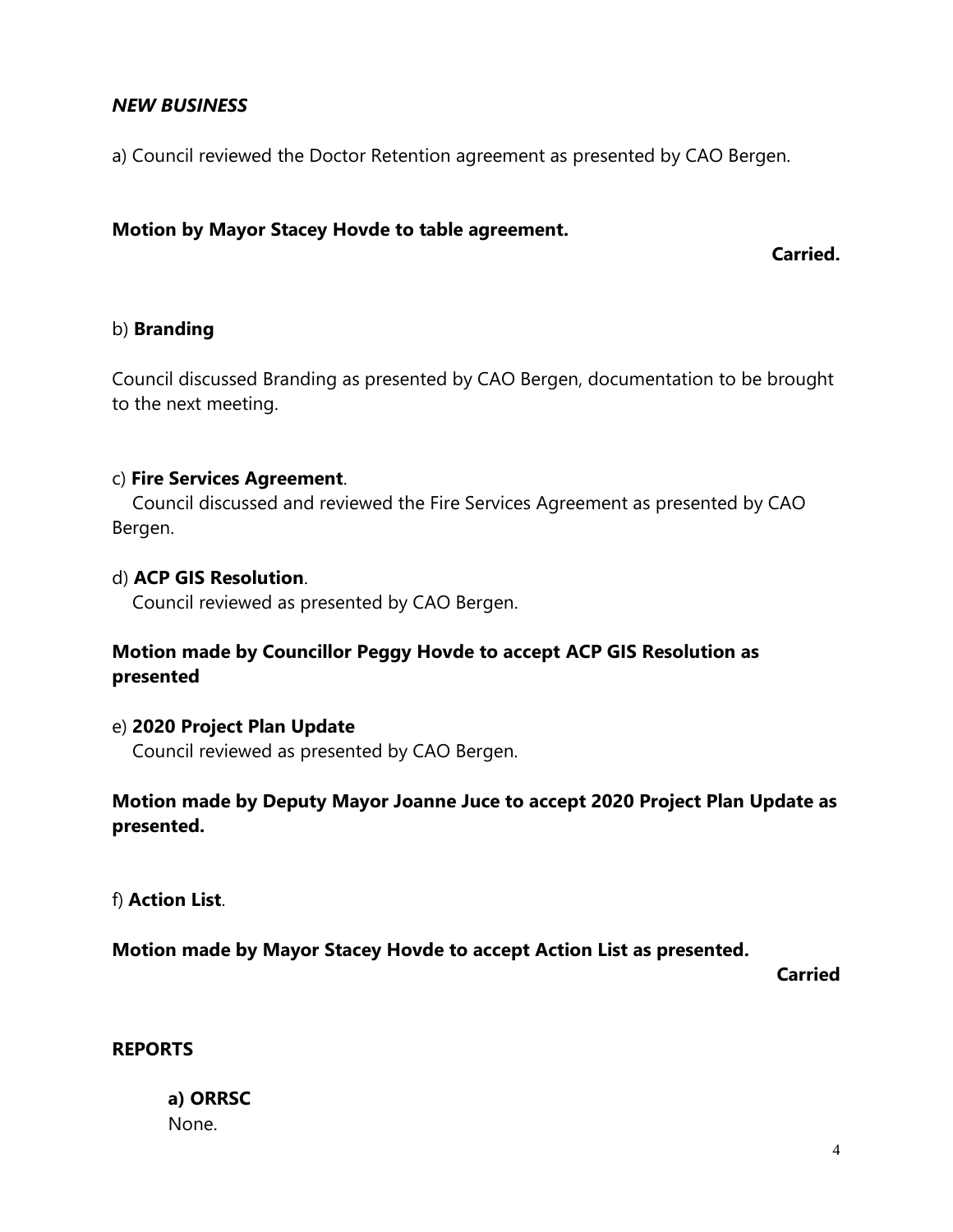## **a) MARQUIS**

 Correction to last month's Committee Report (inaccurate information was provided by Board Members):

An interim CAO has been hired on contract; contract term at this time is 3 months, with option to renew. The CAO has had a couple of wees of training at other similar seniors' facilities and will begin the actual job on January 20<sup>th</sup>. This contract employee may become permanent fulltime at the end of three months.  **c) VULCAN DISTRICT SOLID WASTE** 

None.

# **d) CARMANGAY AND DISTRICT LIBRARY BOARD**

None.

**e) FCSS** 

 None **f) HALL BOARD** None.

**g) SOUTHGROW**

None.

**h) TWIN VALLEY REGIONAL WATER COMMISSION** None

 **i) MAYORS AND REEVES OF SOUTHWEST ALBERTA** None

**j) HISTORICAL SOCIETY** None

**k) CHINOOK ARCH** None.

# **l) TEEPEE RING COMMITTEE**

There was no meeting.

**CLOSED SESSION**